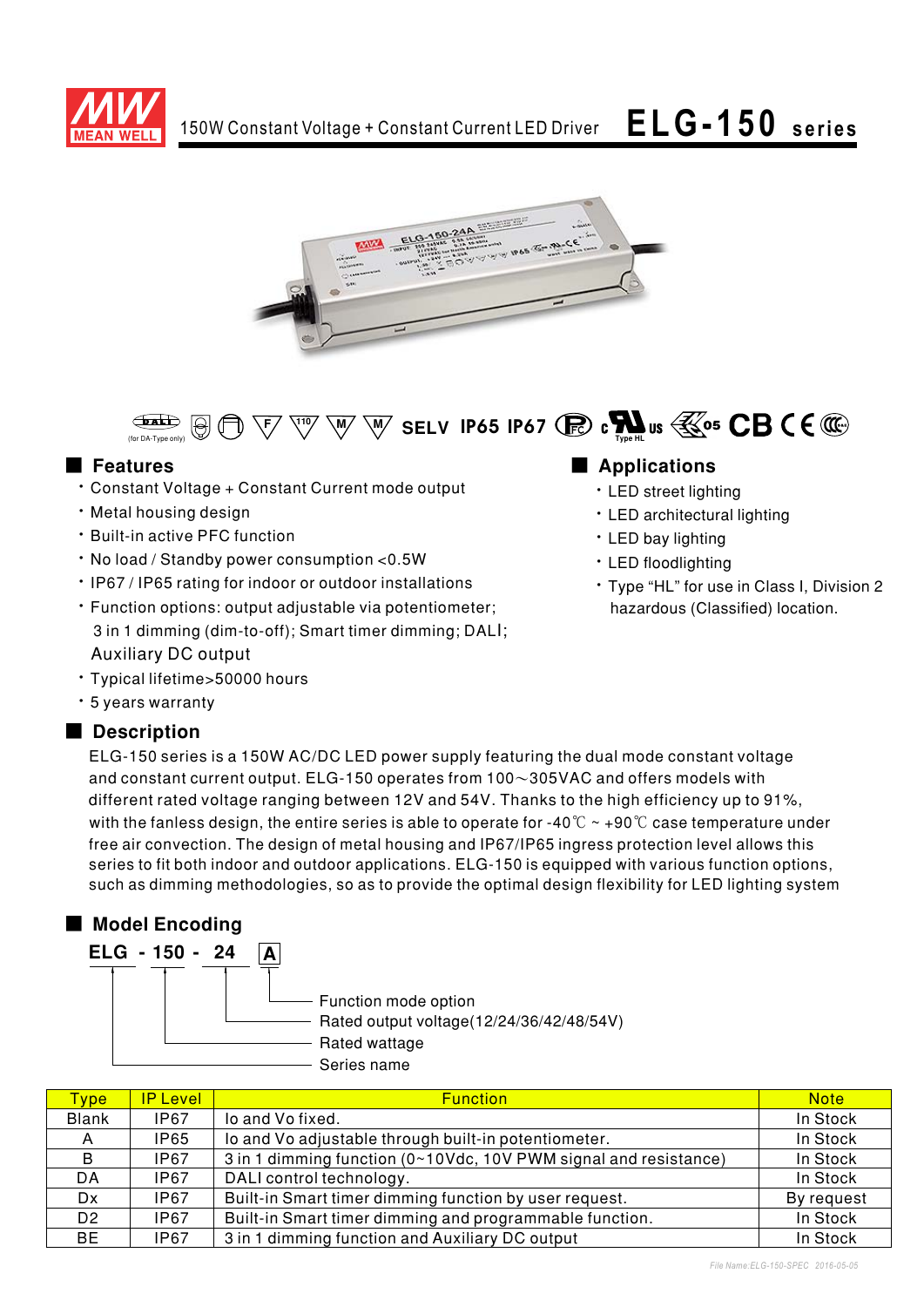

# **ELG-150 series** 150W Constant Voltage + Constant Current LED Driver

## **SPECIFICATION**

| <b>MODEL</b>                                                                                                                         |                                                                                                                                                                                                                                                                                                                                                                                                                                                                                                                                                                                                                                                                                                                                                                                                                                                                                                                                                                                                                                                                                                                                                                                                              | $ELG-150-12$                                                                                                                                                              | ELG-150-24 $\Box$                                              | $ELG-150-36$                                                                                                             | $ELG-150-42$   | ELG-150-48     | ELG-150-54 $\Box$ |  |
|--------------------------------------------------------------------------------------------------------------------------------------|--------------------------------------------------------------------------------------------------------------------------------------------------------------------------------------------------------------------------------------------------------------------------------------------------------------------------------------------------------------------------------------------------------------------------------------------------------------------------------------------------------------------------------------------------------------------------------------------------------------------------------------------------------------------------------------------------------------------------------------------------------------------------------------------------------------------------------------------------------------------------------------------------------------------------------------------------------------------------------------------------------------------------------------------------------------------------------------------------------------------------------------------------------------------------------------------------------------|---------------------------------------------------------------------------------------------------------------------------------------------------------------------------|----------------------------------------------------------------|--------------------------------------------------------------------------------------------------------------------------|----------------|----------------|-------------------|--|
|                                                                                                                                      | <b>DC VOLTAGE</b>                                                                                                                                                                                                                                                                                                                                                                                                                                                                                                                                                                                                                                                                                                                                                                                                                                                                                                                                                                                                                                                                                                                                                                                            | 12V                                                                                                                                                                       | <b>24V</b>                                                     | 36V                                                                                                                      | 42V            | 48V            | 54V               |  |
|                                                                                                                                      | <b>CONSTANT CURRENT REGION Note.2</b>                                                                                                                                                                                                                                                                                                                                                                                                                                                                                                                                                                                                                                                                                                                                                                                                                                                                                                                                                                                                                                                                                                                                                                        | $6 - 12V$                                                                                                                                                                 | $12 - 24V$                                                     | $18 - 36V$                                                                                                               | $21 - 42V$     | $24 - 48V$     | $27 - 54V$        |  |
|                                                                                                                                      | <b>RATED CURRENT</b>                                                                                                                                                                                                                                                                                                                                                                                                                                                                                                                                                                                                                                                                                                                                                                                                                                                                                                                                                                                                                                                                                                                                                                                         | 10A                                                                                                                                                                       | 6.25A                                                          | 4.17A                                                                                                                    | 3.57A          | 3.13A          | 2.8A              |  |
|                                                                                                                                      | <b>RATED POWER</b>                                                                                                                                                                                                                                                                                                                                                                                                                                                                                                                                                                                                                                                                                                                                                                                                                                                                                                                                                                                                                                                                                                                                                                                           | 120W                                                                                                                                                                      | 150W                                                           | 150.1W                                                                                                                   | 150W           | 150.2W         | 151.2W            |  |
|                                                                                                                                      | RIPPLE & NOISE (max.) Note.3                                                                                                                                                                                                                                                                                                                                                                                                                                                                                                                                                                                                                                                                                                                                                                                                                                                                                                                                                                                                                                                                                                                                                                                 | 150mVp-p                                                                                                                                                                  | 200mVp-p                                                       | 250mVp-p                                                                                                                 | 250mVp-p       | 250mVp-p       | 350mVp-p          |  |
|                                                                                                                                      |                                                                                                                                                                                                                                                                                                                                                                                                                                                                                                                                                                                                                                                                                                                                                                                                                                                                                                                                                                                                                                                                                                                                                                                                              |                                                                                                                                                                           | Adjustable for A-Type only (via the built-in potentiometer)    |                                                                                                                          |                |                |                   |  |
|                                                                                                                                      | <b>VOLTAGE ADJ. RANGE</b>                                                                                                                                                                                                                                                                                                                                                                                                                                                                                                                                                                                                                                                                                                                                                                                                                                                                                                                                                                                                                                                                                                                                                                                    | $10.8 - 13.2V$                                                                                                                                                            | $21.6 - 26.4V$                                                 | $32.4 - 39.6V$                                                                                                           | $37.8 - 46.2V$ | $43.2 - 52.8V$ | $49 - 58V$        |  |
| <b>OUTPUT</b>                                                                                                                        |                                                                                                                                                                                                                                                                                                                                                                                                                                                                                                                                                                                                                                                                                                                                                                                                                                                                                                                                                                                                                                                                                                                                                                                                              | Adjustable for A-Type only (via the built-in potentiometer)                                                                                                               |                                                                |                                                                                                                          |                |                |                   |  |
|                                                                                                                                      | <b>CURRENT ADJ. RANGE</b>                                                                                                                                                                                                                                                                                                                                                                                                                                                                                                                                                                                                                                                                                                                                                                                                                                                                                                                                                                                                                                                                                                                                                                                    | $5 - 10A$                                                                                                                                                                 | $3.2 - 6.25A$                                                  | $2.1 - 4.17A$                                                                                                            | $1.8 - 3.57A$  | $1.56 - 3.13A$ | $1.4 - 2.8A$      |  |
|                                                                                                                                      | <b>VOLTAGE TOLERANCE Note.4</b>                                                                                                                                                                                                                                                                                                                                                                                                                                                                                                                                                                                                                                                                                                                                                                                                                                                                                                                                                                                                                                                                                                                                                                              | ±3.0%                                                                                                                                                                     | ±3.0%                                                          | ±2.5%                                                                                                                    | ±2.5%          | ±2.0%          | ±2.0%             |  |
|                                                                                                                                      | ±0.5%<br>±0.5%<br>±0.5%<br>±0.5%<br><b>LINE REGULATION</b><br>±0.5%                                                                                                                                                                                                                                                                                                                                                                                                                                                                                                                                                                                                                                                                                                                                                                                                                                                                                                                                                                                                                                                                                                                                          |                                                                                                                                                                           |                                                                |                                                                                                                          |                |                | ±0.5%             |  |
|                                                                                                                                      | <b>LOAD REGULATION</b>                                                                                                                                                                                                                                                                                                                                                                                                                                                                                                                                                                                                                                                                                                                                                                                                                                                                                                                                                                                                                                                                                                                                                                                       | ±2.0%                                                                                                                                                                     | ±1.0%                                                          | ±1.0%                                                                                                                    | ±0.5%          | ±0.5%          | ±0.5%             |  |
|                                                                                                                                      | <b>AUXILIARY DC OUTPUT</b>                                                                                                                                                                                                                                                                                                                                                                                                                                                                                                                                                                                                                                                                                                                                                                                                                                                                                                                                                                                                                                                                                                                                                                                   | Nominal 15V(deviation 11.5~15.5V)@0.4A for BE-Type only                                                                                                                   |                                                                |                                                                                                                          |                |                |                   |  |
|                                                                                                                                      | <b>SETUP, RISE TIME</b><br>Note.6                                                                                                                                                                                                                                                                                                                                                                                                                                                                                                                                                                                                                                                                                                                                                                                                                                                                                                                                                                                                                                                                                                                                                                            | 1600ms, 80ms/115VAC                                                                                                                                                       | 500ms, 100ms/230VAC                                            |                                                                                                                          |                |                |                   |  |
|                                                                                                                                      | <b>HOLD UP TIME (Typ.)</b>                                                                                                                                                                                                                                                                                                                                                                                                                                                                                                                                                                                                                                                                                                                                                                                                                                                                                                                                                                                                                                                                                                                                                                                   | 10ms/115VAC, 230VAC                                                                                                                                                       |                                                                |                                                                                                                          |                |                |                   |  |
|                                                                                                                                      |                                                                                                                                                                                                                                                                                                                                                                                                                                                                                                                                                                                                                                                                                                                                                                                                                                                                                                                                                                                                                                                                                                                                                                                                              | $100 - 305$ VAC                                                                                                                                                           | $142 - 431VDC$                                                 |                                                                                                                          |                |                |                   |  |
|                                                                                                                                      | <b>VOLTAGE RANGE</b><br>Note.5                                                                                                                                                                                                                                                                                                                                                                                                                                                                                                                                                                                                                                                                                                                                                                                                                                                                                                                                                                                                                                                                                                                                                                               |                                                                                                                                                                           | (Please refer to "STATIC CHARACTERISTIC" section)              |                                                                                                                          |                |                |                   |  |
|                                                                                                                                      | <b>FREQUENCY RANGE</b>                                                                                                                                                                                                                                                                                                                                                                                                                                                                                                                                                                                                                                                                                                                                                                                                                                                                                                                                                                                                                                                                                                                                                                                       | $47 - 63$ Hz                                                                                                                                                              |                                                                |                                                                                                                          |                |                |                   |  |
|                                                                                                                                      |                                                                                                                                                                                                                                                                                                                                                                                                                                                                                                                                                                                                                                                                                                                                                                                                                                                                                                                                                                                                                                                                                                                                                                                                              |                                                                                                                                                                           |                                                                | PF ≥ 0.97/115VAC, PF ≥ 0.95/230VAC, PF ≥ 0.92/277VAC@full load                                                           |                |                |                   |  |
|                                                                                                                                      | <b>POWER FACTOR</b>                                                                                                                                                                                                                                                                                                                                                                                                                                                                                                                                                                                                                                                                                                                                                                                                                                                                                                                                                                                                                                                                                                                                                                                          |                                                                                                                                                                           |                                                                | (Please refer to "POWER FACTOR (PF) CHARACTERISTIC" section)                                                             |                |                |                   |  |
|                                                                                                                                      | TOTAL HARMONIC DISTORTION                                                                                                                                                                                                                                                                                                                                                                                                                                                                                                                                                                                                                                                                                                                                                                                                                                                                                                                                                                                                                                                                                                                                                                                    |                                                                                                                                                                           |                                                                | THD<20%(@load≧50%/115VC;@load≧60%/230VAC;@load≧75%/277VAC)<br>(Please refer to "TOTAL HARMONIC DISTORTION(THD)" section) |                |                |                   |  |
| <b>INPUT</b>                                                                                                                         | <b>EFFICIENCY (Typ.)</b>                                                                                                                                                                                                                                                                                                                                                                                                                                                                                                                                                                                                                                                                                                                                                                                                                                                                                                                                                                                                                                                                                                                                                                                     | 88%                                                                                                                                                                       | 89%                                                            | 90%                                                                                                                      | 90%            | 90%            | 91%               |  |
|                                                                                                                                      | <b>AC CURRENT</b>                                                                                                                                                                                                                                                                                                                                                                                                                                                                                                                                                                                                                                                                                                                                                                                                                                                                                                                                                                                                                                                                                                                                                                                            | 1.7A/115VAC                                                                                                                                                               | 0.9A/230VAC                                                    | 0.7A/277VAC                                                                                                              |                |                |                   |  |
|                                                                                                                                      | <b>INRUSH CURRENT(Typ.)</b>                                                                                                                                                                                                                                                                                                                                                                                                                                                                                                                                                                                                                                                                                                                                                                                                                                                                                                                                                                                                                                                                                                                                                                                  |                                                                                                                                                                           |                                                                |                                                                                                                          |                |                |                   |  |
|                                                                                                                                      | MAX. No. of PSUs on 16A                                                                                                                                                                                                                                                                                                                                                                                                                                                                                                                                                                                                                                                                                                                                                                                                                                                                                                                                                                                                                                                                                                                                                                                      | COLD START 65A(twidth=550µs measured at 50% Ipeak) at 230VAC; Per NEMA 410                                                                                                |                                                                |                                                                                                                          |                |                |                   |  |
|                                                                                                                                      | <b>CIRCUIT BREAKER</b>                                                                                                                                                                                                                                                                                                                                                                                                                                                                                                                                                                                                                                                                                                                                                                                                                                                                                                                                                                                                                                                                                                                                                                                       | 3 units (circuit breaker of type B) / 6 units (circuit breaker of type C) at 230VAC                                                                                       |                                                                |                                                                                                                          |                |                |                   |  |
| <0.75mA/277VAC<br><b>LEAKAGE CURRENT</b>                                                                                             |                                                                                                                                                                                                                                                                                                                                                                                                                                                                                                                                                                                                                                                                                                                                                                                                                                                                                                                                                                                                                                                                                                                                                                                                              |                                                                                                                                                                           |                                                                |                                                                                                                          |                |                |                   |  |
| No load power consumption <0.5W for Blank / A / Dx / D2-Type<br>NO LOAD / STANDBY<br>Standby power consumption <0.5W for B / DA-Type |                                                                                                                                                                                                                                                                                                                                                                                                                                                                                                                                                                                                                                                                                                                                                                                                                                                                                                                                                                                                                                                                                                                                                                                                              |                                                                                                                                                                           |                                                                |                                                                                                                          |                |                |                   |  |
|                                                                                                                                      | <b>POWER CONSUMPTION</b>                                                                                                                                                                                                                                                                                                                                                                                                                                                                                                                                                                                                                                                                                                                                                                                                                                                                                                                                                                                                                                                                                                                                                                                     |                                                                                                                                                                           |                                                                |                                                                                                                          |                |                |                   |  |
|                                                                                                                                      | <b>OVER CURRENT</b>                                                                                                                                                                                                                                                                                                                                                                                                                                                                                                                                                                                                                                                                                                                                                                                                                                                                                                                                                                                                                                                                                                                                                                                          | $95 - 108%$                                                                                                                                                               |                                                                |                                                                                                                          |                |                |                   |  |
|                                                                                                                                      |                                                                                                                                                                                                                                                                                                                                                                                                                                                                                                                                                                                                                                                                                                                                                                                                                                                                                                                                                                                                                                                                                                                                                                                                              |                                                                                                                                                                           |                                                                | Constant current limiting, recovers automatically after fault condition is removed                                       |                |                |                   |  |
| <b>PROTECTION</b>                                                                                                                    | <b>SHORT CIRCUIT</b>                                                                                                                                                                                                                                                                                                                                                                                                                                                                                                                                                                                                                                                                                                                                                                                                                                                                                                                                                                                                                                                                                                                                                                                         |                                                                                                                                                                           |                                                                | Hiccup mode, recovers automatically after fault condition is removed<br>$41 - 48V$                                       |                |                |                   |  |
|                                                                                                                                      | <b>OVER VOLTAGE</b>                                                                                                                                                                                                                                                                                                                                                                                                                                                                                                                                                                                                                                                                                                                                                                                                                                                                                                                                                                                                                                                                                                                                                                                          | $14 - 18V$                                                                                                                                                                | $28 - 34V$<br>Shut down output voltage, re-power on to recover |                                                                                                                          | $47 - 54V$     | $54 - 62V$     | $59 - 68V$        |  |
|                                                                                                                                      | <b>OVER TEMPERATURE</b>                                                                                                                                                                                                                                                                                                                                                                                                                                                                                                                                                                                                                                                                                                                                                                                                                                                                                                                                                                                                                                                                                                                                                                                      |                                                                                                                                                                           |                                                                |                                                                                                                          |                |                |                   |  |
|                                                                                                                                      |                                                                                                                                                                                                                                                                                                                                                                                                                                                                                                                                                                                                                                                                                                                                                                                                                                                                                                                                                                                                                                                                                                                                                                                                              |                                                                                                                                                                           | Shut down output voltage, re-power on to recover               |                                                                                                                          |                |                |                   |  |
|                                                                                                                                      | <b>WORKING TEMP.</b><br><b>MAX. CASE TEMP.</b>                                                                                                                                                                                                                                                                                                                                                                                                                                                                                                                                                                                                                                                                                                                                                                                                                                                                                                                                                                                                                                                                                                                                                               |                                                                                                                                                                           |                                                                | Tcase=-40 ~ +90°C (Please refer to " OUTPUT LOAD vs TEMPERATURE" section)                                                |                |                |                   |  |
|                                                                                                                                      |                                                                                                                                                                                                                                                                                                                                                                                                                                                                                                                                                                                                                                                                                                                                                                                                                                                                                                                                                                                                                                                                                                                                                                                                              | Tcase=+90 $\degree$ C<br>$20 \sim 95\%$ RH non-condensing                                                                                                                 |                                                                |                                                                                                                          |                |                |                   |  |
|                                                                                                                                      | <b>WORKING HUMIDITY</b>                                                                                                                                                                                                                                                                                                                                                                                                                                                                                                                                                                                                                                                                                                                                                                                                                                                                                                                                                                                                                                                                                                                                                                                      | $-40 \sim +80^{\circ}$ C, 10 ~ 95% RH                                                                                                                                     |                                                                |                                                                                                                          |                |                |                   |  |
| <b>ENVIRONMENT</b>                                                                                                                   | <b>STORAGE TEMP., HUMIDITY</b><br><b>TEMP. COEFFICIENT</b>                                                                                                                                                                                                                                                                                                                                                                                                                                                                                                                                                                                                                                                                                                                                                                                                                                                                                                                                                                                                                                                                                                                                                   | $\pm 0.03\%$ (0 ~ 60°C)                                                                                                                                                   |                                                                |                                                                                                                          |                |                |                   |  |
|                                                                                                                                      | VIBRATION                                                                                                                                                                                                                                                                                                                                                                                                                                                                                                                                                                                                                                                                                                                                                                                                                                                                                                                                                                                                                                                                                                                                                                                                    |                                                                                                                                                                           |                                                                | 10 $\sim$ 500Hz, 5G 12min./1cycle, period for 72min. each along X, Y, Z axes                                             |                |                |                   |  |
|                                                                                                                                      | <b>SAFETY STANDARDS</b>                                                                                                                                                                                                                                                                                                                                                                                                                                                                                                                                                                                                                                                                                                                                                                                                                                                                                                                                                                                                                                                                                                                                                                                      |                                                                                                                                                                           |                                                                |                                                                                                                          |                |                |                   |  |
|                                                                                                                                      | WITHSTAND VOLTAGE                                                                                                                                                                                                                                                                                                                                                                                                                                                                                                                                                                                                                                                                                                                                                                                                                                                                                                                                                                                                                                                                                                                                                                                            | Note.8 UL8750(type"HL"), CSA C22.2 No. 250.13-12; ENEC EN61347-1, EN61347-2-13 independent, EN62384; IP65 or IP67 approved                                                |                                                                |                                                                                                                          |                |                |                   |  |
| <b>SAFETY &amp;</b>                                                                                                                  | <b>ISOLATION RESISTANCE</b>                                                                                                                                                                                                                                                                                                                                                                                                                                                                                                                                                                                                                                                                                                                                                                                                                                                                                                                                                                                                                                                                                                                                                                                  | I/P-O/P:3.75KVAC I/P-FG:2.0KVAC O/P-FG:1.5KVAC<br>I/P-O/P, I/P-FG, O/P-FG:100M Ohms / 500VDC / 25℃/ 70% RH                                                                |                                                                |                                                                                                                          |                |                |                   |  |
| <b>EMC</b>                                                                                                                           | <b>EMC EMISSION Note.8</b>                                                                                                                                                                                                                                                                                                                                                                                                                                                                                                                                                                                                                                                                                                                                                                                                                                                                                                                                                                                                                                                                                                                                                                                   |                                                                                                                                                                           |                                                                |                                                                                                                          |                |                |                   |  |
|                                                                                                                                      | <b>EMC IMMUNITY</b>                                                                                                                                                                                                                                                                                                                                                                                                                                                                                                                                                                                                                                                                                                                                                                                                                                                                                                                                                                                                                                                                                                                                                                                          | Compliance to EN55015, EN61000-3-2 Class C (@load ≥ 60%); EN61000-3-3                                                                                                     |                                                                |                                                                                                                          |                |                |                   |  |
|                                                                                                                                      | <b>MTBF</b>                                                                                                                                                                                                                                                                                                                                                                                                                                                                                                                                                                                                                                                                                                                                                                                                                                                                                                                                                                                                                                                                                                                                                                                                  | Compliance to EN61000-4-2,3,4,5,6,8,11; EN61547, light industry level (surge immunity Line-Earth 6KV, Line-Line 4KV)<br>313.66Khrs min.<br>MIL-HDBK-217F (25 $\degree$ C) |                                                                |                                                                                                                          |                |                |                   |  |
| <b>OTHERS</b>                                                                                                                        | 219*63*35.5mm (L*W*H)<br><b>DIMENSION</b>                                                                                                                                                                                                                                                                                                                                                                                                                                                                                                                                                                                                                                                                                                                                                                                                                                                                                                                                                                                                                                                                                                                                                                    |                                                                                                                                                                           |                                                                |                                                                                                                          |                |                |                   |  |
|                                                                                                                                      | <b>PACKING</b>                                                                                                                                                                                                                                                                                                                                                                                                                                                                                                                                                                                                                                                                                                                                                                                                                                                                                                                                                                                                                                                                                                                                                                                               | 0.88Kg; 16pcs/15.4kg/0.77CUFT                                                                                                                                             |                                                                |                                                                                                                          |                |                |                   |  |
| <b>NOTE</b>                                                                                                                          | 1. All parameters NOT specially mentioned are measured at 230VAC input, rated current and 25°C of ambient temperature.<br>2. Please refer to "DRIVING METHODS OF LED MODULE". For DA-Type, Constant Current region is 60%~100% of maximum voltage<br>under rated power delivery.<br>3. Ripple & noise are measured at 20MHz of bandwidth by using a 12" twisted pair-wire terminated with a 0.1uf & 47uf parallel capacitor.<br>4. Tolerance: includes set up tolerance, line regulation and load regulation.<br>5. De-rating may be needed under low input voltages. Please refer to "STATIC CHARACTERISTICS" sections for details.<br>6. Length of set up time is measured at first cold start. Turning ON/OFF the power supply may lead to increase of the set up time.<br>7. The driver is considered as a component that will be operated in combination with final equipment. Since EMC performance will be affected by the<br>complete installation, the final equipment manufacturers must re-qualify EMC Directive on the complete installation again.<br>8. The model certified for CCC(GB19510.14, GB19510.1, GB17743 and GB17625.1) is an optional model . Please contact MEAN WELL for details. |                                                                                                                                                                           |                                                                |                                                                                                                          |                |                |                   |  |
|                                                                                                                                      | 9. This series meets the typical life expectancy of >50,000 hours of operation when Tcase, particularly (tc) point (or TMP, per DLC), is about 80°C or less.<br>10. Please refer to the warranty statement on MEAN WELL's website at http://www.meanwell.com                                                                                                                                                                                                                                                                                                                                                                                                                                                                                                                                                                                                                                                                                                                                                                                                                                                                                                                                                 |                                                                                                                                                                           |                                                                |                                                                                                                          |                |                |                   |  |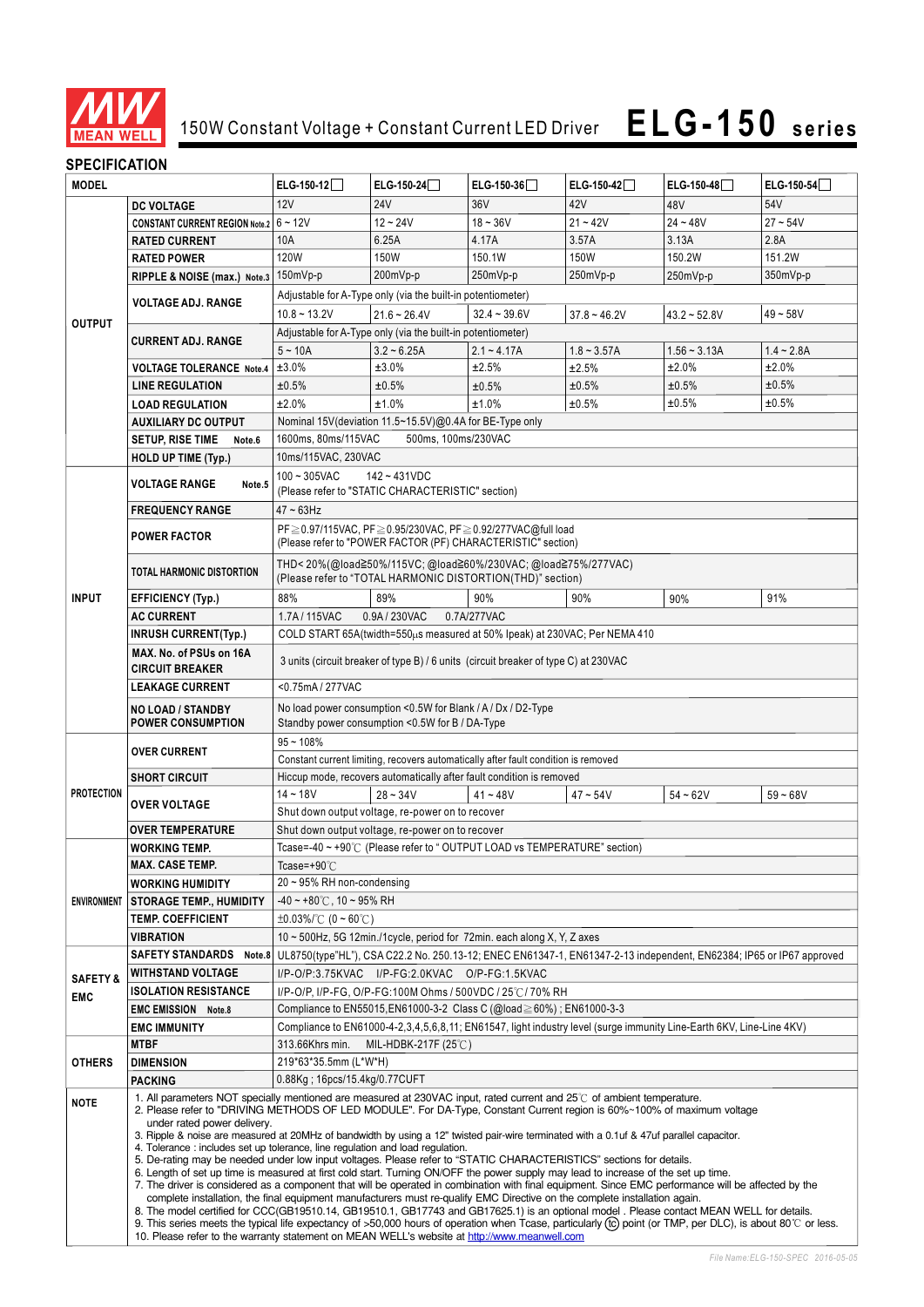

150W Constant Voltage + Constant Current LED Driver

# **ELG-150 series**



Typical output current normalized by rated current (%)

50 100 Io(%)

Protection

◎ This characteristic applies to Blank/A/B/DX/D2/BE-Type, For DA-Type, the Constant Current area is 60%~100% Vo.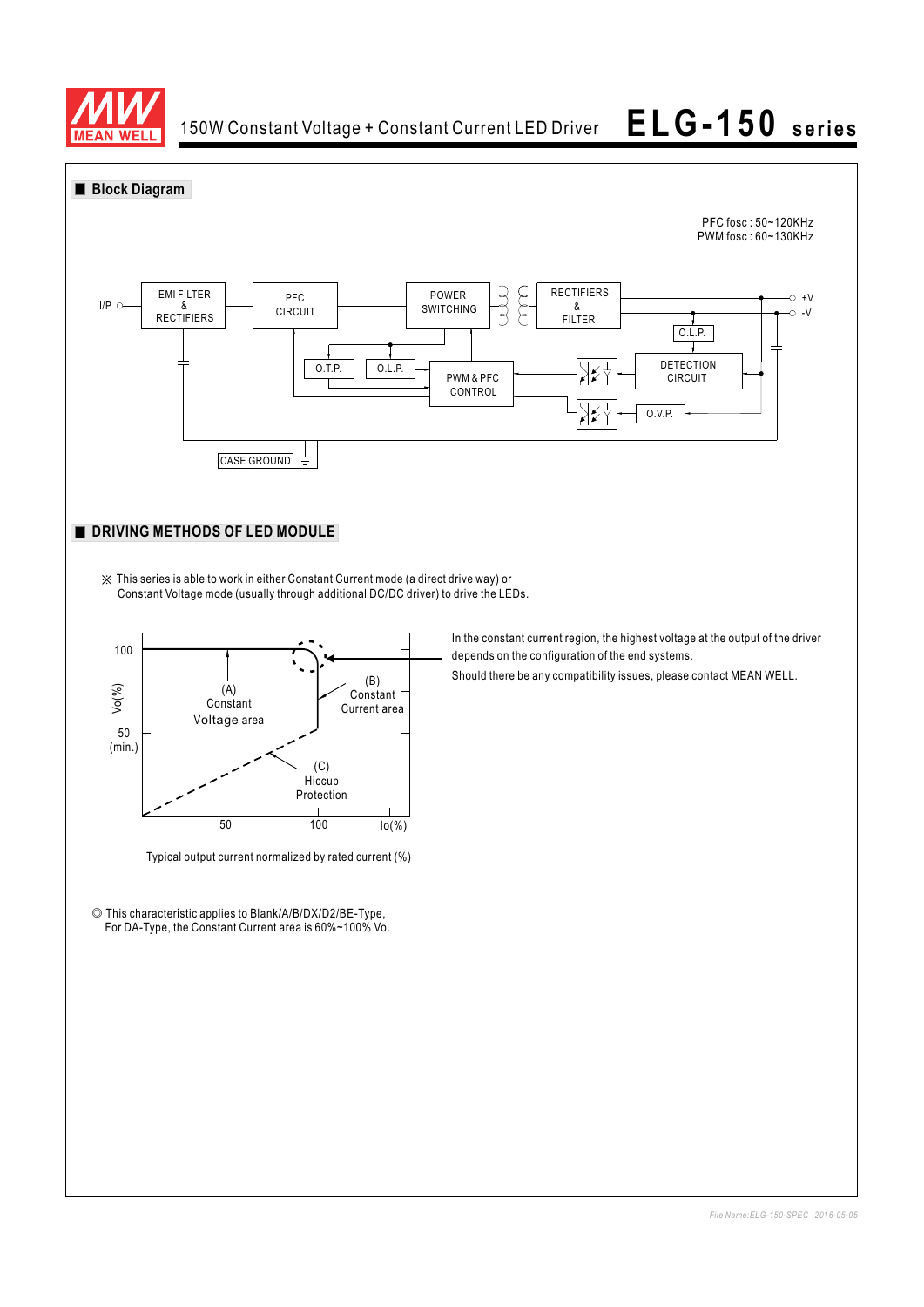

150W Constant Voltage + Constant Current LED Driver **ELG-150 series**

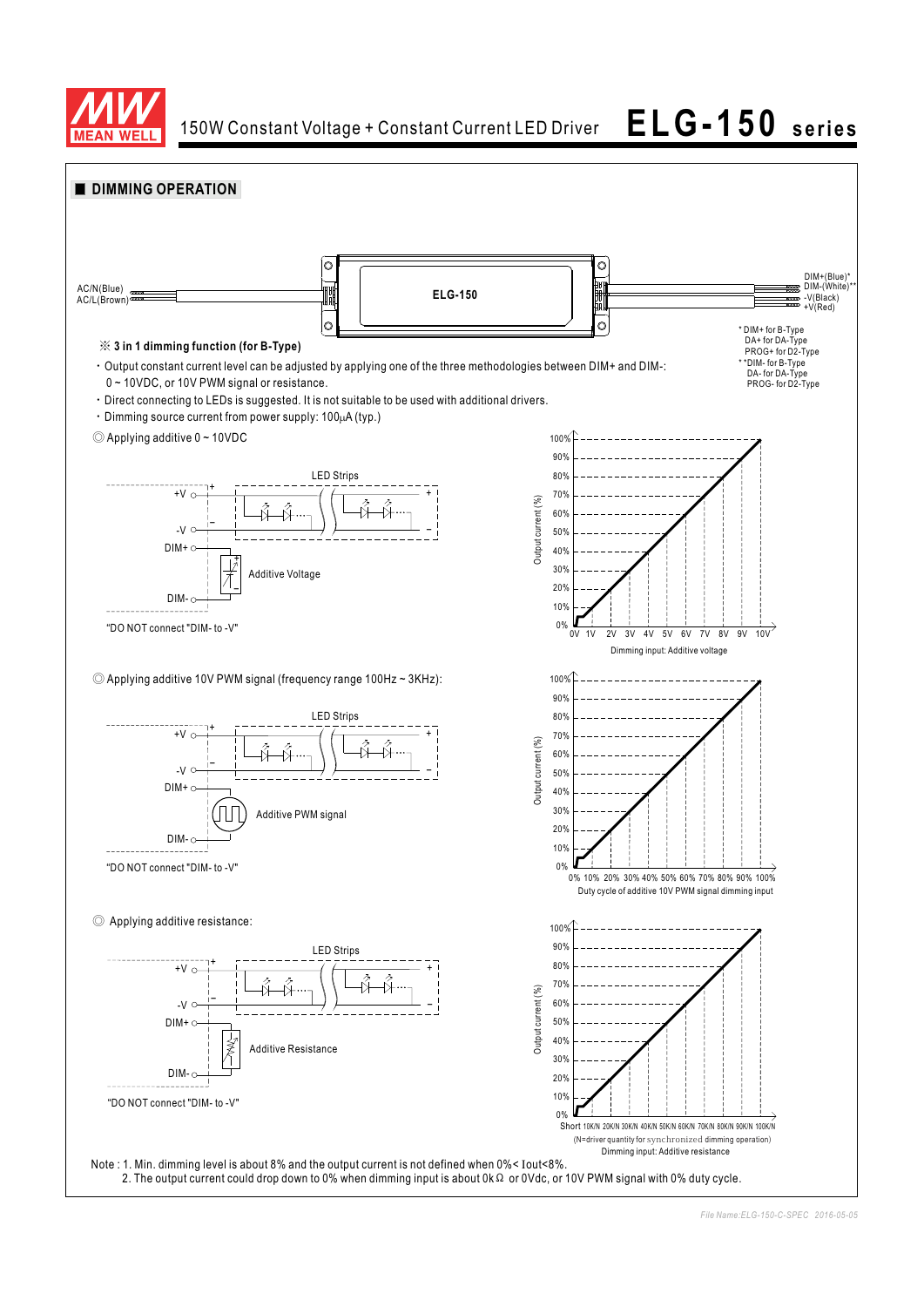

### ※ **DAL Interface (primary side; for DA-Type) I**

- Apply DALI signal between DA+ and DA-.
- · DALI protocol comprises 16 groups and 64 addresses.
- First step is fixed at 8% of output.

### ※ **Smart timer dimming function (for Dxx-Type by User definition)**

MEAN WELL Smart timer dimming primarily provides the adaptive proportion dimming profile for the output constant current level to perform up to 14 consecutive hours. 3 dimming profiles hereunder are defined accounting for the most frequently seen applications. If other options may be needed, please contact MEAN WELL for details.

 $Ex:$   $\odot$  D01-Type: the profile recommended for residential lighting



Set up for D01-Type in Smart timer dimming software program:

|         | Τ1    | T2    | T3    | T4  |
|---------|-------|-------|-------|-----|
| TIME**  | 06:00 | 07:00 | 11:00 | --- |
| LEVEL** | 100%  | 70%   | 50%   | 70% |

### Operating Time(HH:MM)

\*\*: TIME matches Operating Time in the diagram whereas LEVEL matches Dimming Level.

- Example: If a residential lighting application adopts D01-Type, when turning on the power supply at 6:00pm, for instance:
- [1] The power supply will switch to the constant current level at 100% starting from 6:00pm.
- [2] The power supply will switch to the constant current level at 70% in turn, starting from 0:00am, which is 06:00 after the power supply turns on.
- [3] The power supply will switch to the constant current level at 50% in turn, starting from 1:00am, which is 07:00 after the power supply turns on.
- [4] The power supply will switch to the constant current level at 70% in turn, starting from 5:00am, which is 11:00 after the power supply turns on. The constant current level remains till 8:00am, which is 14:00 after the power supply turns on.

 $Ex:$   $\odot$  D02-Type: the profile recommended for street lighting



Set up for D02-Type in Smart timer dimming software program:

|         | Τ1    | Т2    | T3   | T <sub>4</sub> | T5  |
|---------|-------|-------|------|----------------|-----|
| TIME**  | 01:00 | 03:00 | 8:00 | 11:00          | --- |
| LEVEL** | 50%   | 80%   | 100% | 60%            | 80% |



\*\*: TIME matches Operating Time in the diagram whereas LEVEL matches Dimming Level.

- Example: If a street lighting application adopts D02-Type, when turning on the power supply at 5:00pm, for instance:
- [1] The power supply will switch to the constant current level at 50% starting from 5:00pm.
- [2] The power supply will switch to the constant current level at 80% in turn, starting from 6:00pm, which is 01:00 after the power supply turns on.
- [3] The power supply will switch to the constant current level at 100% in turn, starting from 8:00pm, which is 03:00 after the power supply turns on.
- [4] The power supply will switch to the constant current level at 60% in turn, starting from 1:00am, which is 08:00 after the power supply turns on. [5] The power supply will switch to the constant current level at 80% in turn, starting from 4:00am, which is 11:00 after the power supply turns on. The constant current level remains till 6:30am, which is 14:00 after the power supply turns on.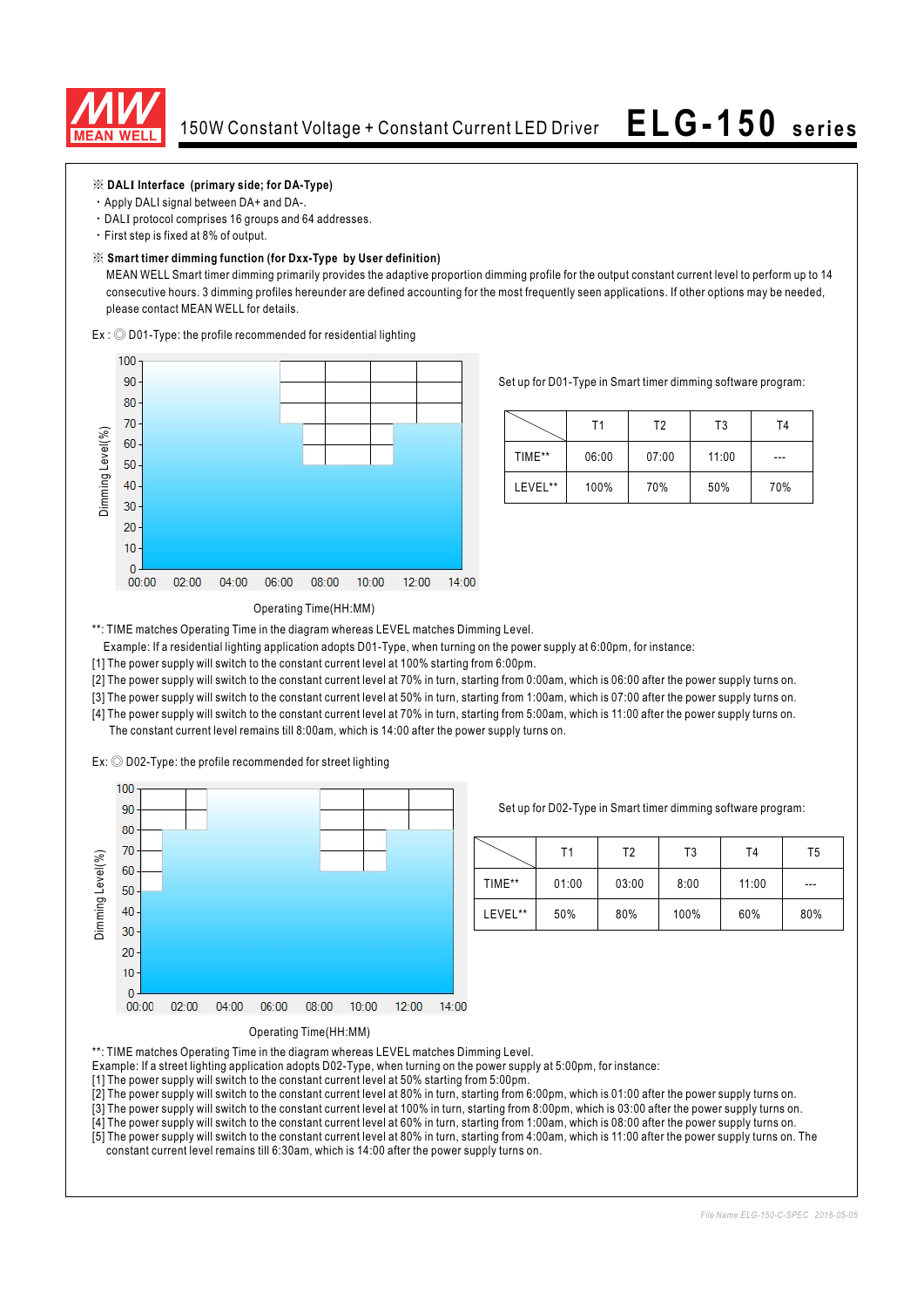



Set up for D03-Type in Smart timer dimming software program:

|         | Τ1    | T <sub>2</sub> | T3  |  |
|---------|-------|----------------|-----|--|
| TIME**  | 01:30 | 11:00          |     |  |
| LEVEL** | 70%   | 100%           | 70% |  |

\*\*: TIME matches Operating Time in the diagram whereas LEVEL matches Dimming Level.

Example: If a tunnel lighting application adopts D03-Type, when turning on the power supply at 4:30pm, for instance:

[1] The power supply will switch to the constant current level at 70% starting from 4:30pm.

[2] The power supply will switch to the constant current level at 100% in turn, starting from 6:00pm, which is 01:30 after the power supply turns on.

[3] The power supply will switch to the constant current level at 70% in turn, starting from 5:00am, which is 11:00 after the power supply turns on.<br>The constant current level remains till 6:30am, which is 14:00 after the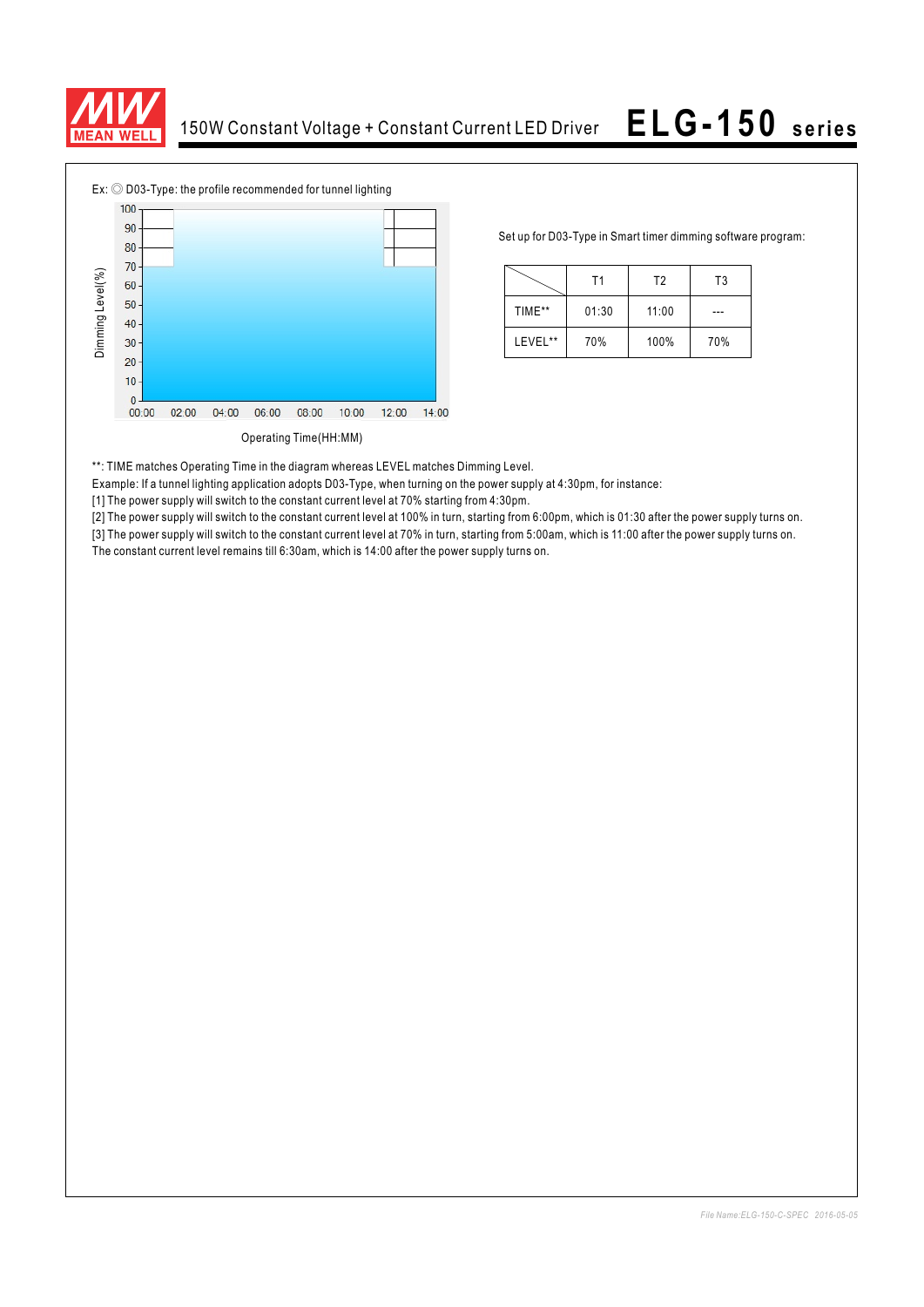

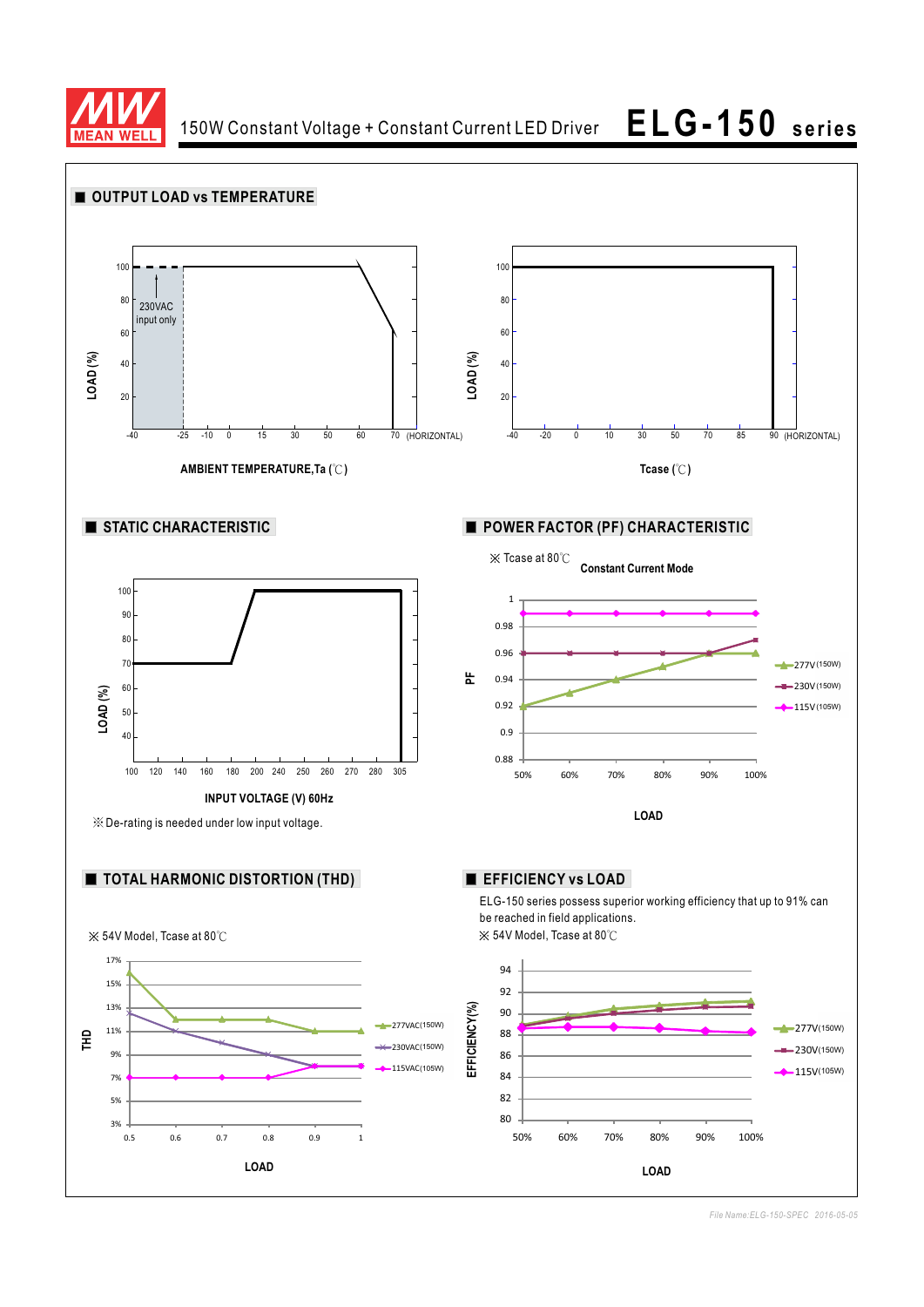

**LIFE TIME** 



Tcase  $(°C)$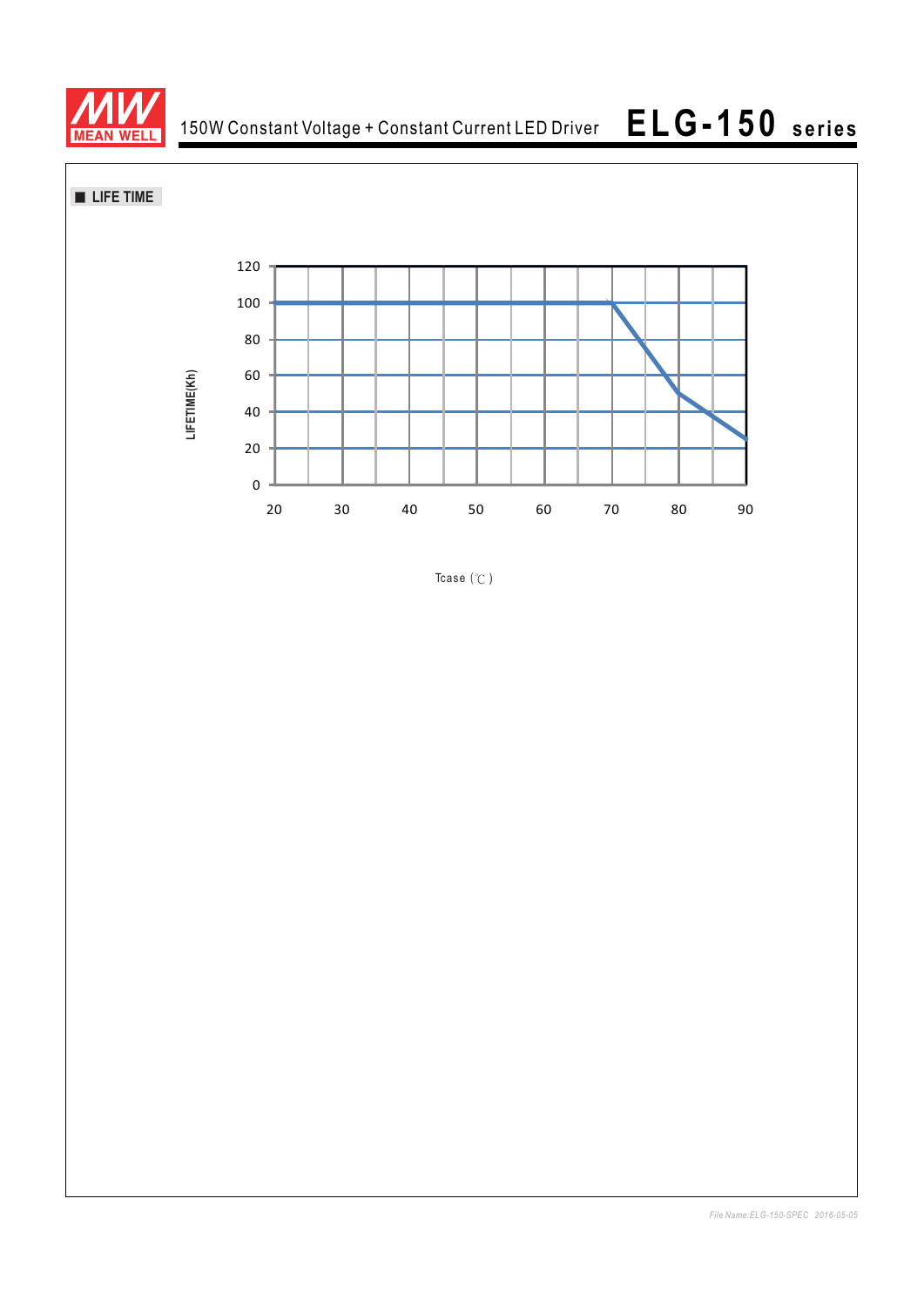